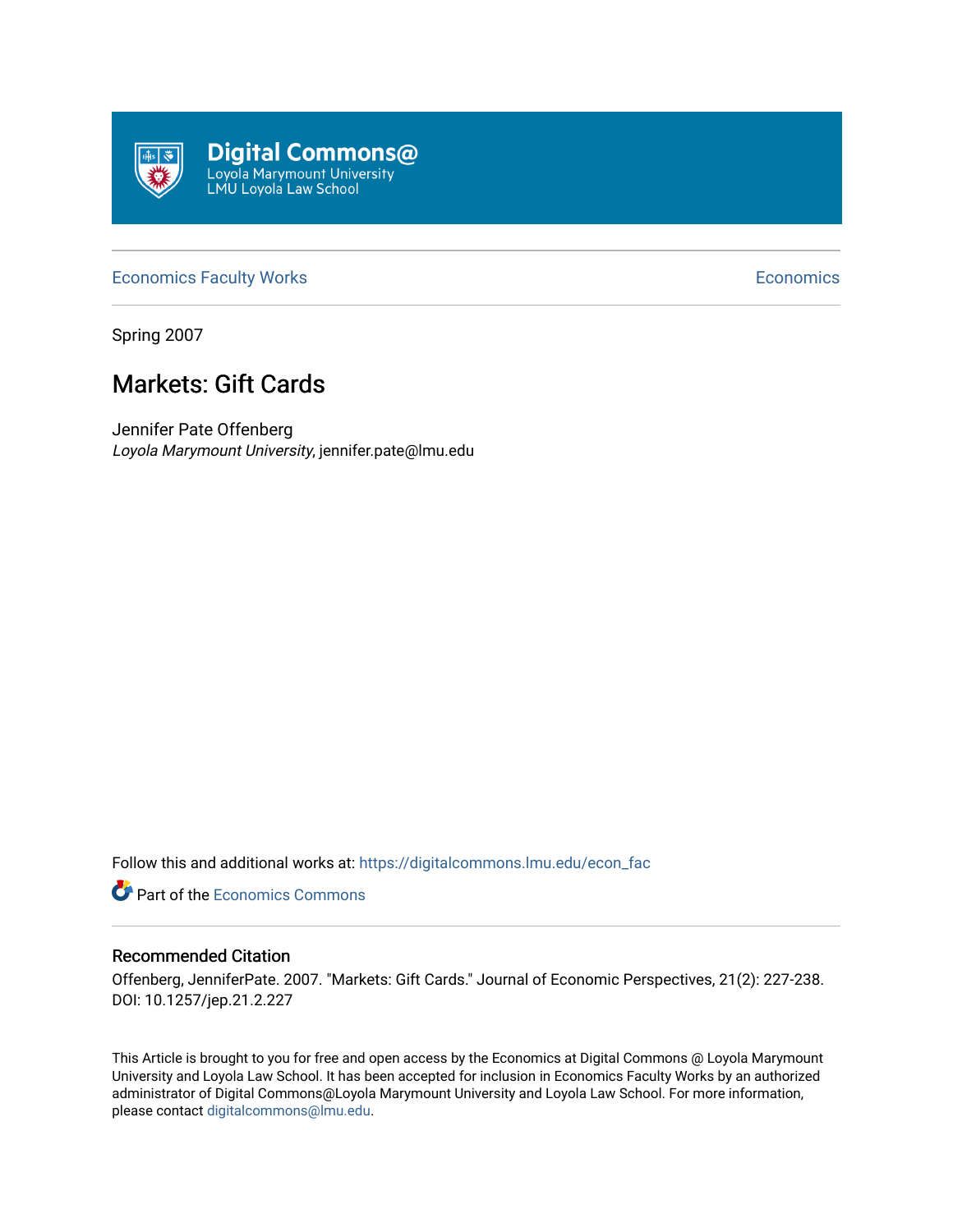# **Markets** Gift Cards

# Jennifer Pate Offenberg

This feature explores the operation of individual markets. Patterns of behavior in markets for specific goods and services offer lessons about the determinants and effects of supply and demand, market structure, strategic behavior, and government regulation. Suggestions for future columns and comments on past ones should be sent to James R. Hines Jr., c/o *Journal of Economic Perspectives*, Department of Economics, University of Michigan, 611 Tappan Street, Ann Arbor, MI 48109- 1220.

## **Introduction**

The Mobil Oil Company introduced the first retail gift card that recorded value on a magnetic strip in 1995. In under a decade, such gift cards replaced apparel as the number one item sold during the Christmas season (Deloitte and Touche, 2004).

Figure 1 shows how total sales of gift cards have increased since 1997, exceeding \$60 billion in 2005 and heading for \$80 billion in 2007. The average American consumer purchases seven gift cards annually, spending approximately \$250 in total, according to a ValueLink (2004) consumer survey. The National Retail Federation (2005) estimates that the end-of-the-year holiday season is responsible for roughly 30 percent of annual gift card sales; that is, holiday sales of gift cards reached over \$18 billion in 2005. The average consumer spent \$88 on gift cards over the 2005 holidays, approximately 16 percent of their gift budget. Consumers can now buy gift

<sup>■</sup> *Jennifer Pate Offenberg is Assistant Professor of Economics, Loyola Marymount University,* Los Angeles, California. Her e-mail address is *(joffenberg@lmu.edu)*.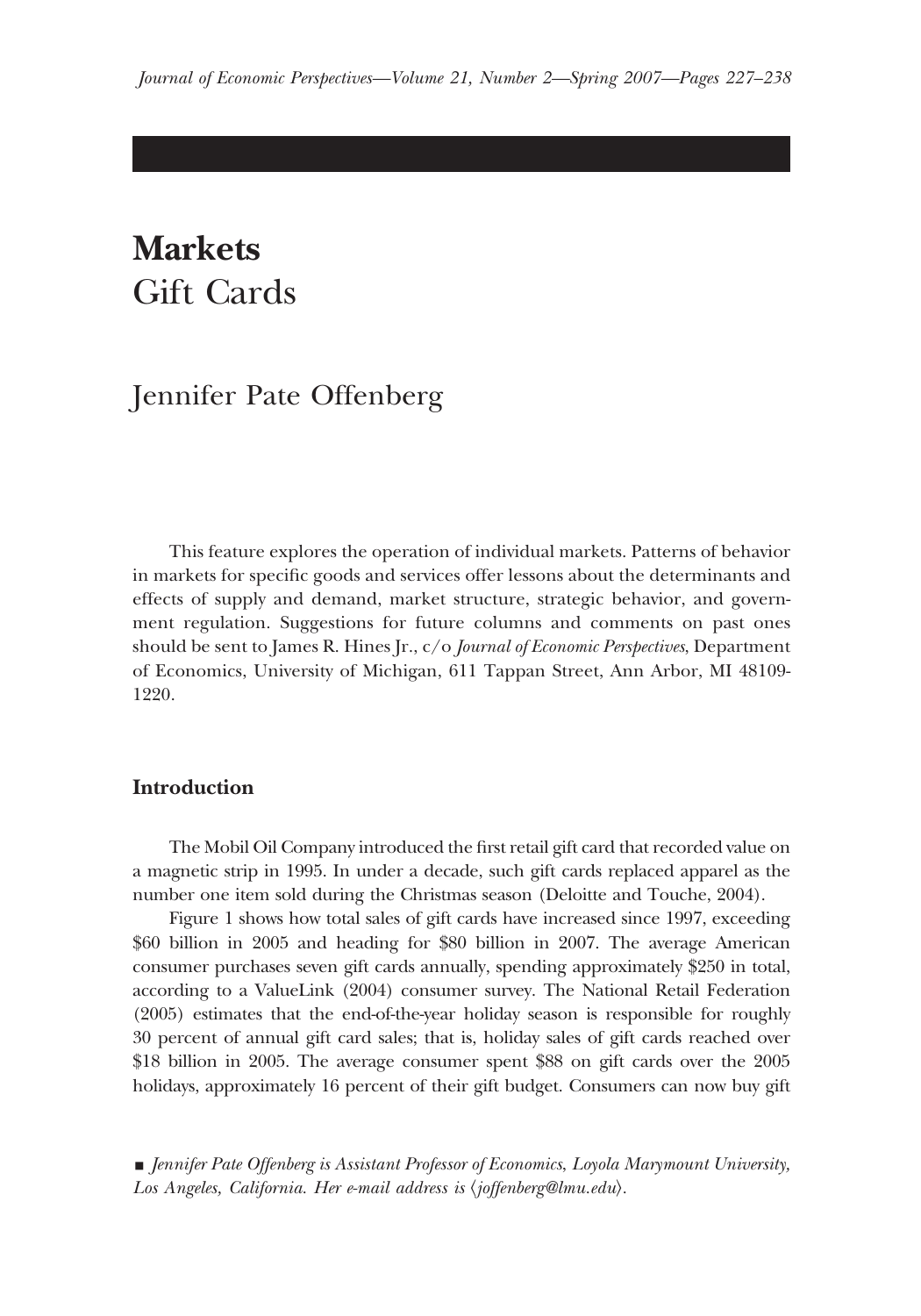

*Figure 1* **Gift Card Timeline** *(annual gift card sales in billions of dollars)*

*Source:* Bain and Co. (2003) and TowerGroup (2005).

cards from third party "kiosks" like Quickgifts.com, which offers online purchasing from 122 companies. Gift cards used to be offered primarily by large chain store companies, but more and more local businesses are joining the trend.

A gift card is similar to the formerly standard paper gift certificate, but has the added benefit that purchases are automatically deducted and that the card is entirely transferable. The focus of the discussion here is on gift cards offered by retailers. There is another form of gift card, commonly called a bank card, that holds a cash value and acts as a debit card, and these cards are available directly from banks or credit card companies like Visa. These cards typically have handling fees ranging between \$4.95 and \$8.95, depending on the stored value. They do not appear in the data on gift cards discussed in this paper, but do offer their own issues—especially with regards to the loss associated with giving a bank card instead of a cash gift, since these cards are even closer to cash than retail gift cards.

This study will discuss the reasons for the strong surge in the gift card market. It will then consider the value of gift cards as an intermediate option between two alternatives: purchasing a physical gift, which could possibly be returned or exchanged, versus giving cash. Empirical data on the resale price of gift cards from an Internet auction website provide information on the value that recipients place on gift cards suggesting that the difference between the cost of a gift card to the giver and its value to the recipient is substantial, although perhaps not quite as large as the parallel gap involved in physical gifts.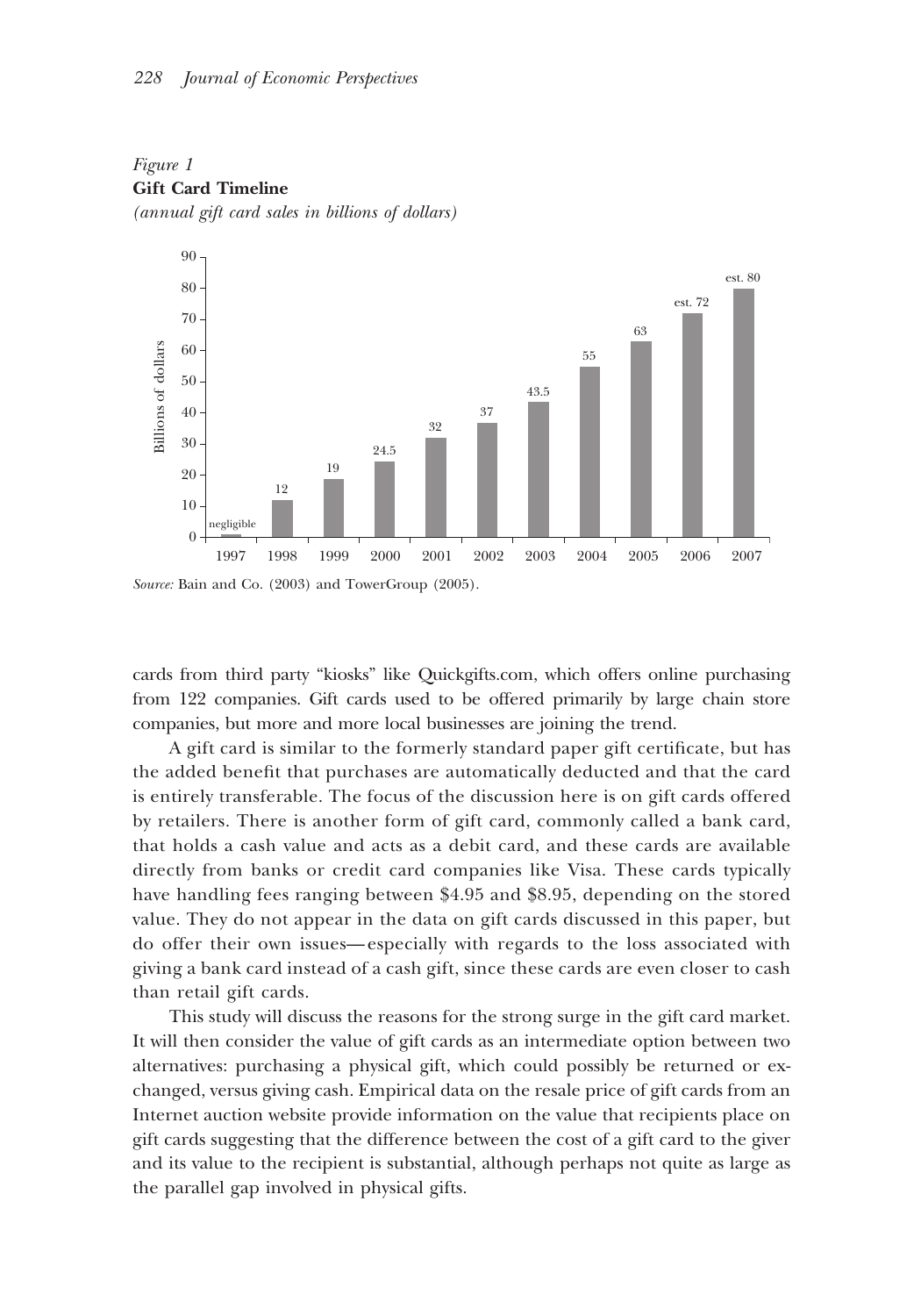## **What Changed?**

Paper gift certificates have been available for decades, but have now been largely replaced by plastic gift cards with either a barcode or magnetic strip for recording the buying power of the card and deducting purchases. Dick Outcalt of Outcalt & Johnson Retail Strategists calls gift cards a "win–win–win situation." That is, a gift card is a win for the retailers; a win for the gift-giver because it "relieves the pressure" of deciding on an appropriate gift; and "a win for the recipient because they can choose what they want and when they want to buy it" (Bolt, 2004).

The new magnetic strip technology is one major factor driving the rise of gift cards. For retailers, the new technology created the ability to account for sales electronically and greatly reduced the cost of offering a gift-certificate-like product. For consumers, the magnetic stripe technology makes gift cards easily transferable, convenient, and lower maintenance than the traditional gift certificate.

A second factor driving the growth of gift card sales is the rapid spread of chain stores. Gift cards can now be purchased, given, and redeemed nationally as companies like Wal-Mart and Home Depot continue to add hundreds of new store locations every year, reaching into the outer regions of all 50 states. As the costs to firms to incorporate gift cards into their business have declined, the benefits have become more apparent. In addition to securing guaranteed sales, stores may see gains in brand awareness and an increase in customer loyalty, as consumers may make several visits to redeem their card. According to a 2004 ValueLink survey, in 55 percent of purchases involving the use of a gift card, consumers spent more than the card value. Also, an estimated 10 percent of gift cards are never redeemed (Maranjian, 2004), and this amount is almost pure profit to the firm. For example, in 2005, Home Depot reported \$52 million of additional income from gift cards for which "the likelihood of redemption by the consumer is remote."

In addition, gift cards have allowed firms to manage their reported earnings by manipulating the timing and rate at which unredeemed gift cards are written off from liabilities (Berner, 2005). These benefits have led companies to increase their marketing of gift cards. For example, some stores, like Target, sell novelty gift cards that play holiday tunes at the push of a button, while other cards are shaped like candles with glowing lights. Since gift cards are worthless until value is added at the register, shoplifting of the cards from stores is not an issue, allowing them to be placed predominantly at front entrances for prime advertising.

Finally, although gift cards were once considered a lazy present, they have become increasingly popular with both gift-givers and gift recipients. A 2005 National Retail Federation survey found that two-thirds of American consumers planned to buy at least one gift card during the 2005 holidays, while over 52 percent of consumers listed gift cards as their preferred gift to receive. Gift cards may have also flourished as a result of changes in the composition of our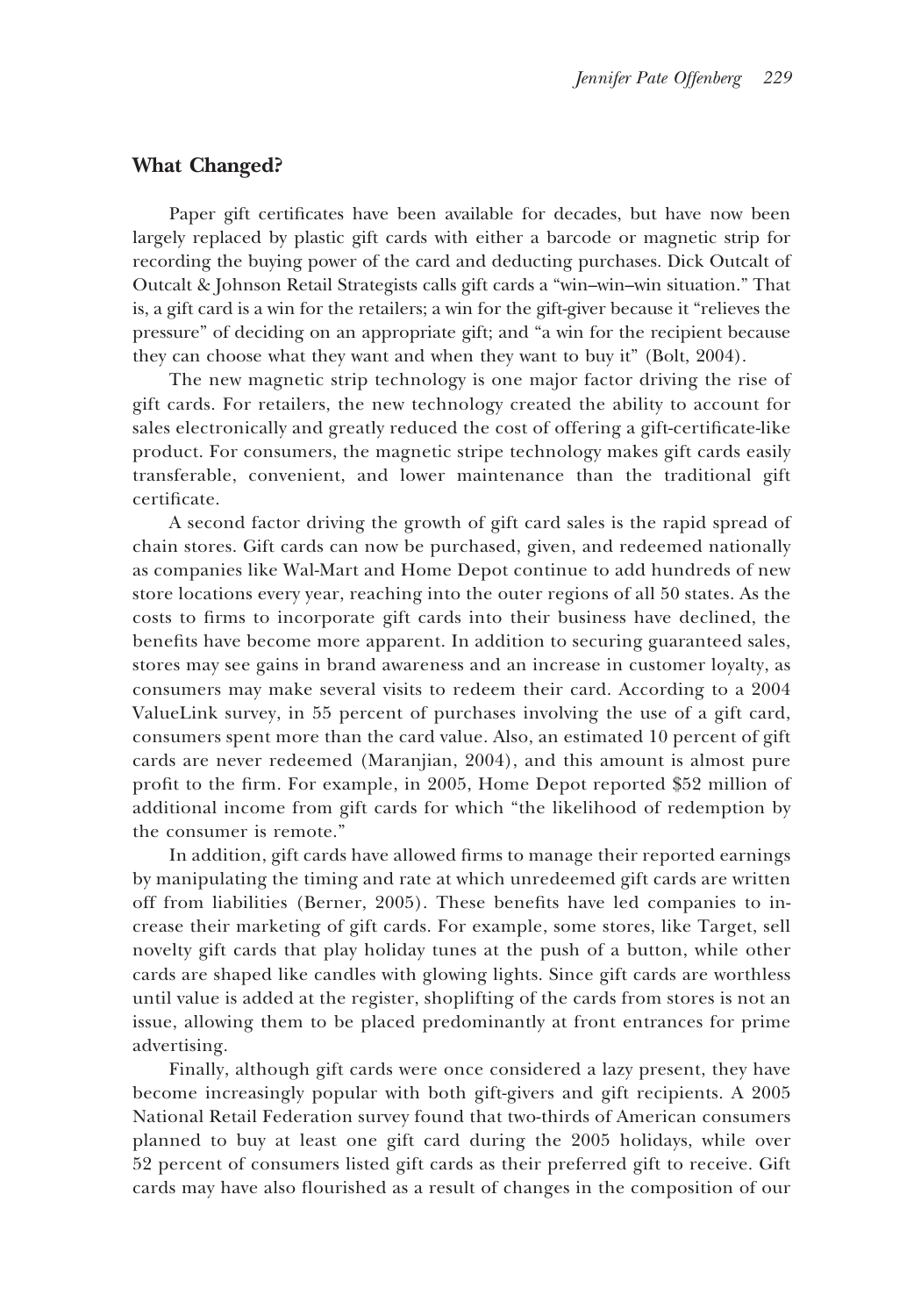society. Historically, a considerable amount of time may have been devoted to carefully selecting appropriate presents—time which, for married couples, would typically have been performed by a housewife. However, household characteristics have changed. Since 1969, the proportion of wives working year-round full-time has increased from 17 percent to 39 percent in households with children. For married couples without children, 60 percent of wives are now employed full-time (McNeil, 1998). Although the average hours worked per week has declined, households with two income-earners generally lack the time to spend hours shopping. Gift cards fit naturally into a convenience-driven lifestyle, are easy to buy and give, and help givers stay within their holiday budget.

### **The Welfare Loss of Gifts**

A gift involves a cost for the giver and a benefit for the recipient. Most of us know from experience that it is quite possible for the gift-giver to spend more on the gift than the gift is worth to the recipient. This section discusses some evidence on the deadweight loss of gift giving and raises some considerations that should affect the extent of this deadweight loss, including issues of how cash gifts are regarded and how well the gift-giver understands the preferences of the recipient.

#### **The Deadweight Loss of Christmas**

Waldfogel (1993) used surveys of Yale undergraduates to explore the gap between the price of a good to the giver and the value to the recipient. He memorably called this gap the "deadweight loss of Christmas" and estimated that "between a tenth and a third of the value of holiday gifts is destroyed by gift-giving" (p. 1336). Waldfogel's argument was that recipients of gifts would have received higher welfare from the cash equivalent of the gifts they received.<sup>1</sup>

Waldfogel's (1993) survey also showed that the size of the gap was smaller for gifts from friends and "significant others," and larger for gifts from extended family. A plausible explanation of this finding is that when a gift-giver knows more about the preferences of the gift recipient, the value of the gift to the giver will be closer to the value for the recipient.

Subsequent replies to Waldfogel's (1993) article pointed out the absence of a calculation for the sentimental value of gifts, with List and Shogren (1998) finding a welfare gain to gift-giving after incorporating sentimental feelings. This finding suggests an upward bias in the originally estimated deadweight loss for physical gifts. With gift cards, however, it is difficult to convey sentimental feelings; thus they are more straightforward to measure in terms of value.

<sup>&</sup>lt;sup>1</sup> Analyses of government programs like food stamps often point out that recipients would benefit if these programs were replaced with cash (for theoretical discussion and references, see Offenberg, 2005).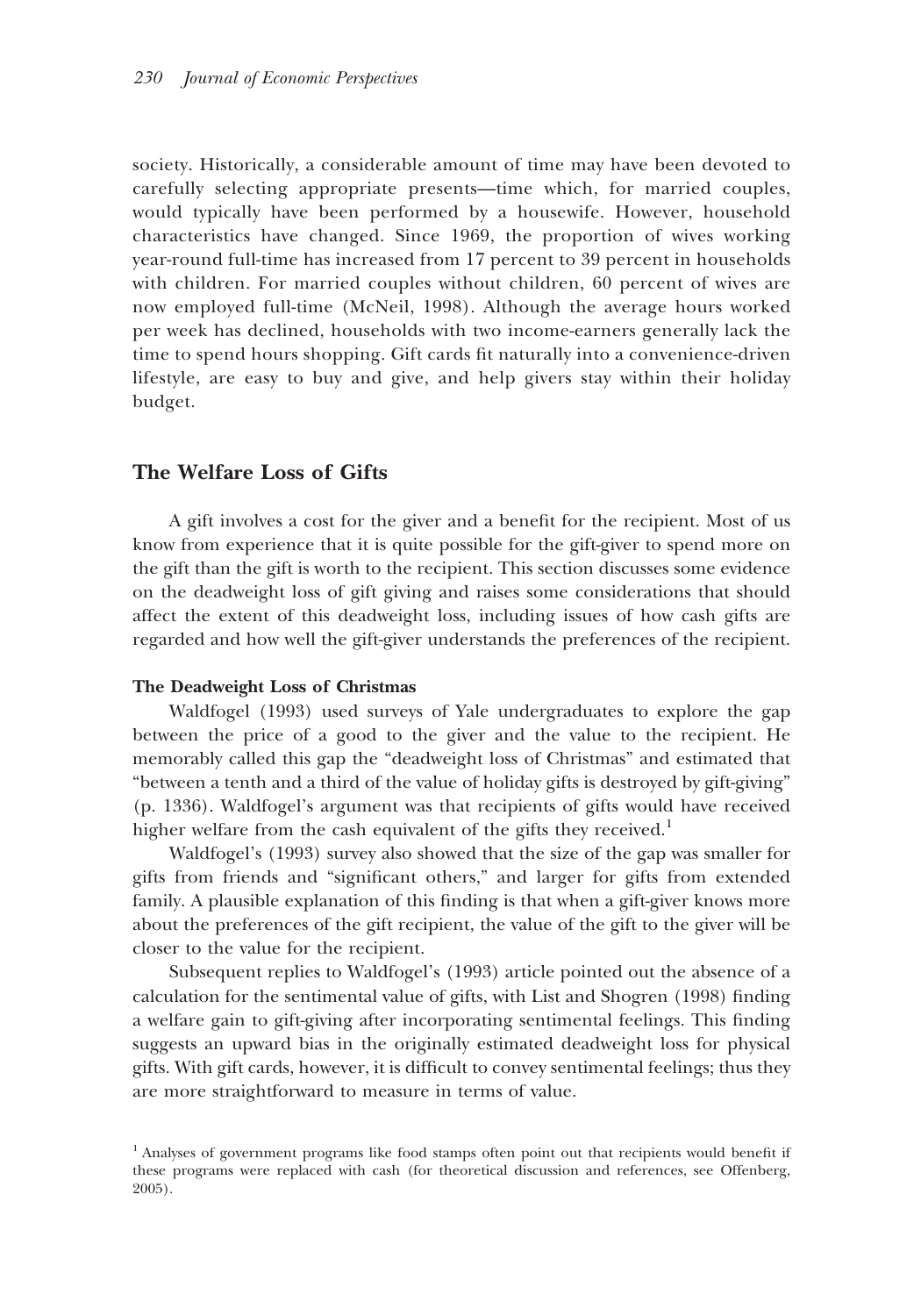#### **When Cash Gifts are Inappropriate**

Cash gifts are traditionally seen as inappropriate. A common rationale for nonmonetary gifts is that both thought and effort are important. A 2004 Deloitte and Touche survey estimated that gift-givers prefer gift cards over cash by a 2-to-1 margin. Webley, Lea, and Portalska (1983) found that consumers rated gift certificates closer to presents than cash, in terms of acceptability. Thus, a gift card might be seen as more thoughtful than a cash gift and also a manner of avoiding the traditional cash stigma.

While this appeal to the traditional stigma of cash gifts has some truth, it is not obvious why a gift card should be preferred to cash. After all, with either a cash gift or a gift card, the exact amount spent on the recipient is revealed, except that in one case the funds are restricted to a specific purpose: purchases from a certain store. Gift cards offer considerable convenience, but simply giving cash would offer even more convenience to a gift recipient—along with flexibility on where to spend the gift.

Gift-givers might actually prefer the restrictions of a gift card because it makes the gesture more memorable than a cash gift. Perhaps a gift card creates a kind of shared bond in which the giver can gain satisfaction from imagining the recipient going to the store and the recipient can appreciate the gift when shopping at the store. If people enjoy giving gift cards and other people appreciate receiving them, then the restriction to a certain store should be viewed as part of the value of the gift, rather than a limitation on the gift.

However, if the thought is what counts in getting a nonmonetary gift, then Prendergast and Stole (2001, p. 1794) ask, "[Couldn't] the donor simply communicate information to the recipient by telling her what he would have purchased and then making an appropriate transfer of money . . ." Applying their logic to gift cards, this proposal is equivalent to giving a cash gift and including a note that the recipient might want to spend the money at [insert name of store here].

#### **Corresponding Preferences and Welfare Loss**

If consumers are perfectly informed of their own preferences, then a gift-giver will be unable to produce a higher utility-increasing gift for the recipient than cash. If the giver instead chooses a gift card, then the more the giver understands the consumer's preferences, the more appropriate store they choose. For example, a consumer who routinely spends \$100 at Target should not suffer any welfare loss from receiving a \$50 Target gift card (given certain assumptions over consumer preferences), because the gift effectively frees up \$50 of cash to be spent on whatever the recipient desires. Thus, to the extent that the giver understands the recipient's preferences towards Store X, the welfare loss can be reduced or eliminated.

It may also be the case that recipients are imperfectly informed of their own preferences, giving the donor an opportunity to offer a gift card that creates value.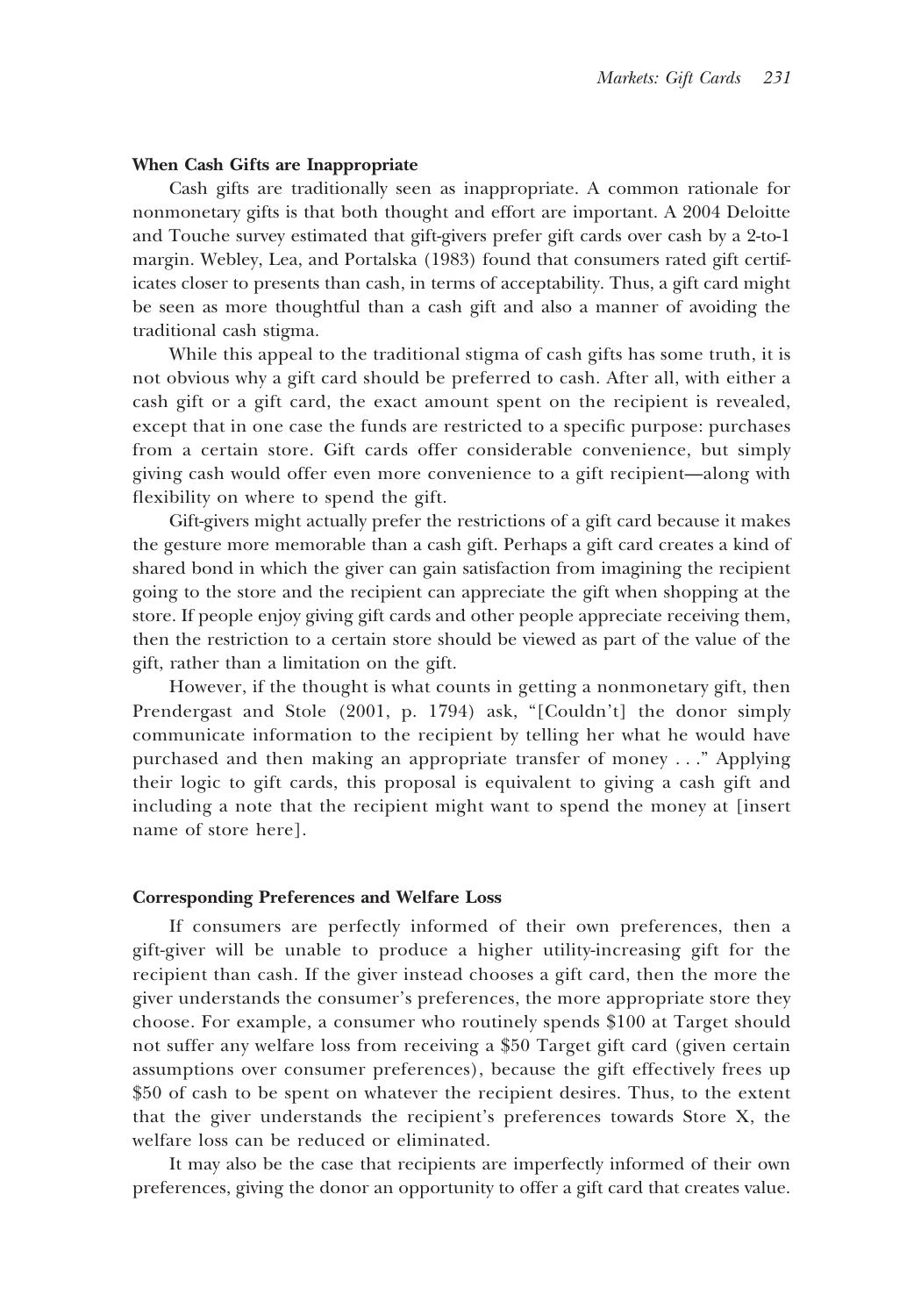One example is a gift card for a store that the recipient is unaware of, but that fits their personality or style. This possibility would help explain why people give gift cards, as they may be attempting to achieve this outcome.

### **Evidence from the Resale of Gift Cards**

Gift cards are bought and sold, at a discount, through Internet auction sites like  $eBay<sup>2</sup>$ . The existence of this secondary market demonstrates a gap between the face value of the card and the value to the recipient. I collected information from 2,002 completed sales of gift cards by at least 500 unique sellers on eBay.com from February to June 2004. In these data, auctions of gift cards from 31 stores took place, ranging from electronic stores to discount "supercenters."3 Most readers will recognize these store names because they are all national chains. The average company in the sample operates around 1,000 locations in 45 states. The average company has been open 52 years, and the average store for that company offers over 55,000 square feet (1.28 acres) in floor space. The dominance of nationwide firms in the sample suggests that chain stores were an important factor in the rapid growth of gift card sales.

These data provide evidence on how recipients perceive the cash value of gift cards and on how this cash value varies with the stored value of the card and the type of store.

#### **Cash Equivalence**

The "face value" of the gift card is the amount of the store's credit currently stored on the card. The average discount of a card on eBay is calculated as the difference between the average face value of the gift card being sold and the average sale price, divided by the average face value. Sellers accept significantly less cash for their gift cards, at a loss of approximately 15 percent of the initial value on average. Defining welfare loss as the difference between how much a gift-giver spends and the ultimate value to the recipient, a gift card's discount on eBay is an estimate of the welfare loss to giving that gift card. Although the highest bidder's willingness to pay for the gift card is not revealed in an ascending auction, the appropriate value to use when calculating the welfare loss to gift-giving is the recipient's willingness to accept, as it measures the direct monetary loss between

<sup>&</sup>lt;sup>2</sup> Gift card sellers on eBay face several restrictions, with the most limiting rule being that a seller can only sell at most one gift card per week. This restriction prevents mass sales by any particular seller.

<sup>3</sup> The 25 stores in the sample with 20 or more observations were: Abercrombie & Fitch, American Eagle, Banana Republic, Best Buy, Bloomingdales, Circuit City, Express, GAP, Home Depot, JCPenney's, K-Mart, Lowe's, Macy's, Nordstrom, Office Max, Old Navy, PetSmart, Sears, Staples, Starbucks, Target, Tiffany & Co., Toys "R" Us, Victoria's Secret, and Wal-Mart. For a summary table showing for each store the average face value of the gift, the average sale price, the average discount, and information on number of stores, store size, how long the firm has been in operation, and sample size, see the Appendix Table that appears with this article at  $\langle$ http://www.e-jep.org $\rangle$ .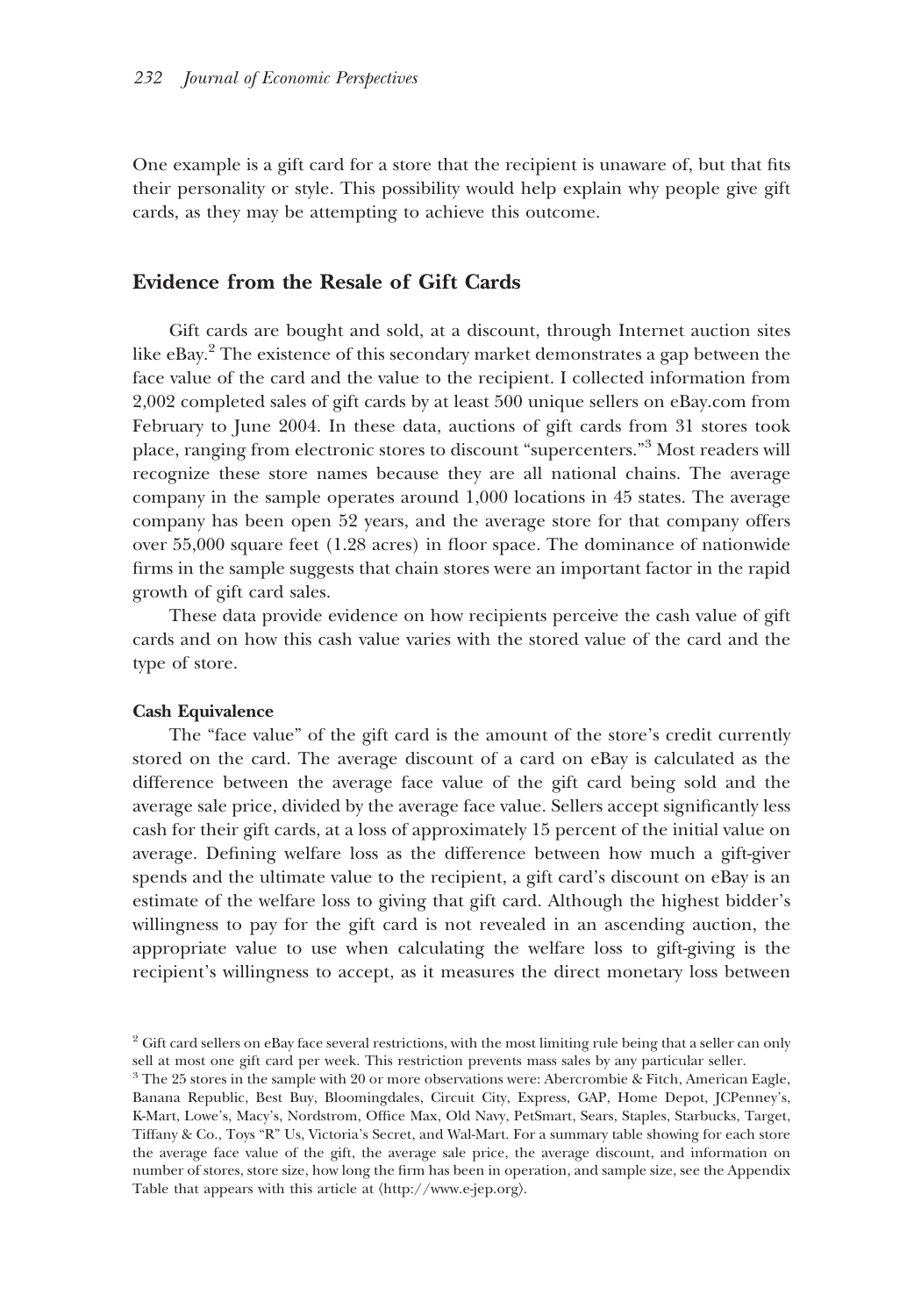## *Figure 2* **The Ten "Best" and Five "Worst" Gift Cards** *(according to sale price as a percentage of credit value)*



giver and recipient. Figure 2 shows the ten stores with the smallest discounts and the five stores with the largest discounts.

A majority of the auctions offered "free" shipping, which in effect means that shipping is therefore an additional cost incurred by the seller and should be included as part of the cost. Absent in this 15 percent figure are the costs associated with selling on eBay, which may add an additional 5 percent of funds lost in the transfer.4 Taking the sales price and the selling costs together, a fair estimate would be that gift cards have a cash value 20 percent lower than their face value to recipients, which is similar in magnitude to Waldfogel's (1993) estimate of the deadweight loss of presents.

Another issue potentially affecting the value of the card is that many stores have policies that specify the number of months a consumer has to spend the value

<sup>4</sup> Since these data include an auction's starting bid and sale price, an approximation of average selling cost per auction can be calculated. The average fee was approximately 5 percent of the sale price, with a maximum of 19.25 percent. The fee percentage was also negatively correlated with the sale price of the item, at a value of –0.34, suggesting that sales of lower-valued gift cards may incur a slightly higher proportional fee than higher-valued credit sales.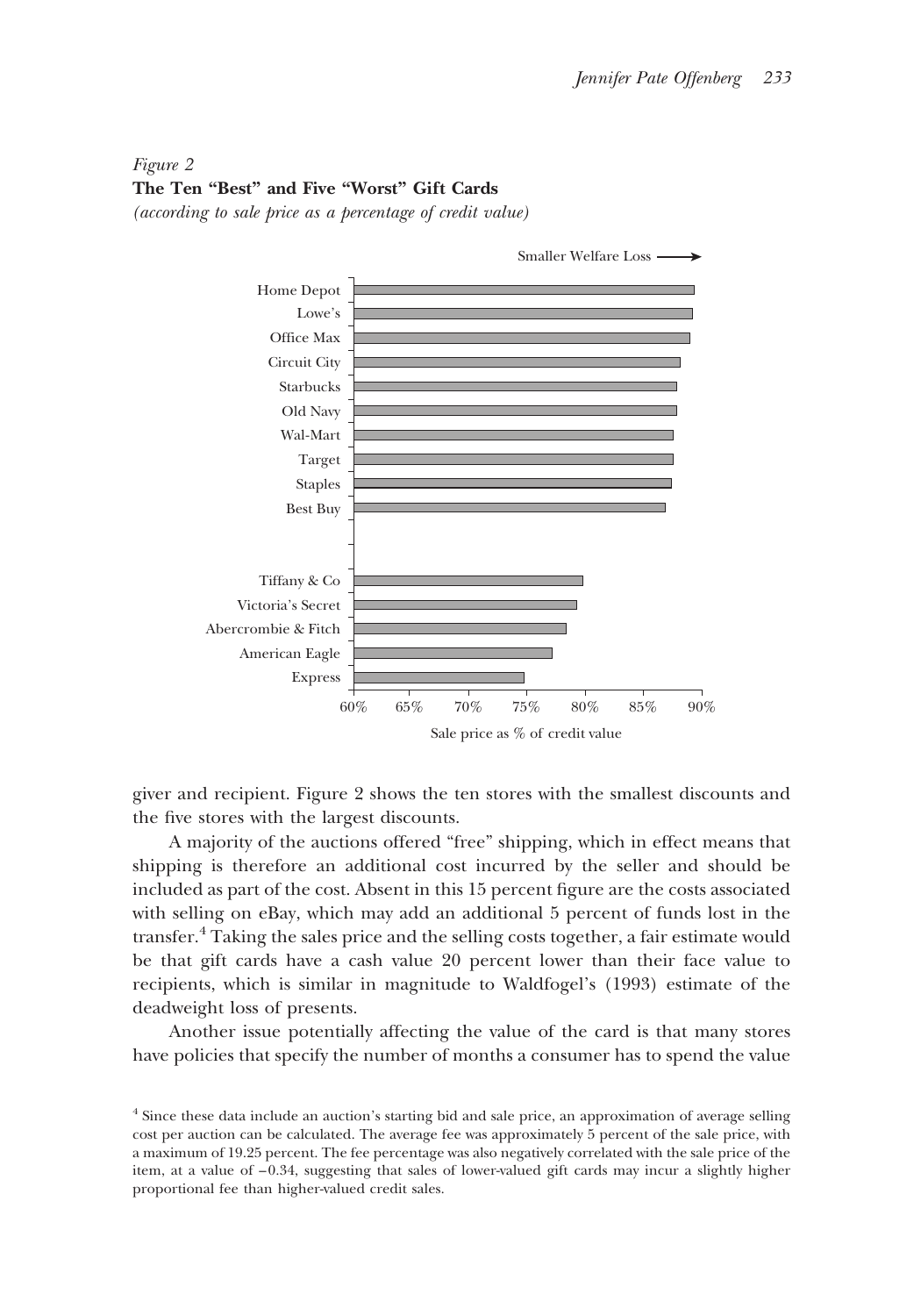of the card before certain "maintenance" fees will be assessed or the card expires. Most states have passed laws making it illegal for gift cards to expire or for companies to charge these fees. For example, California banned gift card expiration dates in 1997. In some states this battle continues. In Massachusetts a 2003 law extended the minimum time before gift cards may expire from two to seven years. A 2006 Ohio law banned expiration dates of less than two years, though gift cards may still expire at that time. In these data, the original purchase date of the gift card being auctioned is unavailable, so it is impossible to calculate how the value of the card might be affected by expiration dates or maintenance fees. However, a recent survey examining gift card policies listed 18 stores as having the best policies with no deductions or expiration dates, including Best Buy, Circuit City, Gap, Home Depot, JCPenney, Lowe's, Nordstrom, Old Navy, PetSmart, Sears, Starbucks, Target, and Wal-Mart (Montgomery County Division of Consumer Affairs, 2005). Since together these stores make up over 67 percent of the dataset, gift card expiration policies should not cause much or any bias in the analysis.

Is this estimate of a 20 percent gap between the cost of gift cards and the value to the recipient likely to contain a predictable upward or downward bias? On the one hand, if a substantial number of people are aware of the secondary market for gift cards and those choosing to sell their gift cards are the recipients who value them least, then many recipients value their cards more highly (or at least too highly to sell them), and the 20 percent estimate would be biased upward. On the other hand, some people would be willing to sell their gift card at a discount, but do not do so because they are unaware that a secondary market exists. Doing a recent small survey of Yahoo! users, I found that less than 39 percent of these Internet-experienced consumers knew gift cards could be sold for cash ( $N=103$ ). A survey of the general population would likely yield a smaller percentage. In addition, some of those recipients willing to sell their gift cards at a 20 percent discount would presumably also have been willing to sell at a larger discount, if that had been the market price. This suggests that the welfare loss associated with giving gift cards could have been greater, especially if the recipient had been unable to trade the gift card subsequently. Without knowing the percentage of gift card sellers relative to the total gift cards given, the percentage of the public that is aware of this market, and the elasticity of demand and supply of gift cards to this market, this estimate for welfare loss from gift cards must remain an approximation.

#### **Store Characteristics**

The more potential uses of a gift card, the less welfare loss it should create. The data was pooled, according to the type of store, into ten categories shown in Figure 3. Gift cards for home improvement and discount stores have the smallest welfare loss; gift cards for jewelry and apparel stores have the largest loss. A similar pattern is apparent in Figure 2 provided earlier, where gift cards from a home improvement store (Home Depot) and a discount store (Wal-Mart) are among the least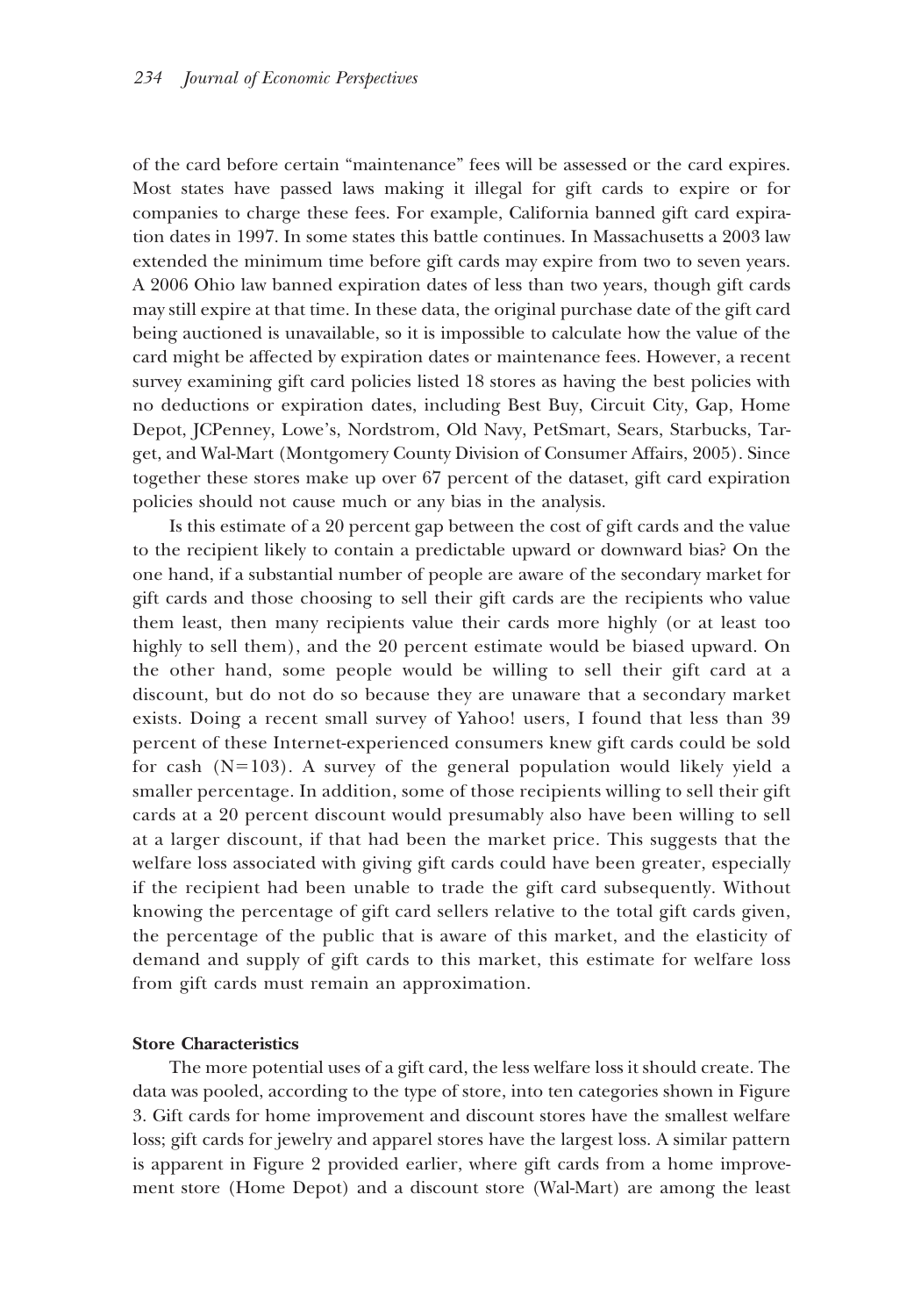*Figure 3* **Welfare Losses of Gift Cards by Store Type** *(according to sale price as a percentage of credit value)*



discounted, while clothing and jewelry stores show the most discounting from face value (Express and Tiffany & Co.).

Gift cards from stores that offer more general use items or larger product variety tend to sell with smaller discounts, resulting in smaller welfare losses. Wal-Mart, one of the top sellers in terms of the cash equivalence of their gift cards, offers a number of possible choices, from completing car repairs to buying sports equipment and even groceries. This reasoning may also apply to the potential sellers of Wal-Mart gift cards. If gift card recipients can spend them without difficulty, then supply will decrease and the price will rise, all else equal. Therefore, if a certain store characteristic like product variety increases the demand for gift cards, decreases the supply of gift cards, or both, then stores with greater product variety will sell for higher prices.

Regression analysis, using the discount from face value as the dependent variable, confirms that traits of stores influence the size of the discount. A greater number of locations, locations in more states, the availability of shopping and purchasing online, and greater product variety as measured by larger retail space all result in a smaller gift card discount. The number of years in which a store had been in existence had a positive and significant effect on the size of the discount (equal to a negative impact on a gift card's sale price), suggesting that "newer" retailers may be more popular with the eBay bidder population.<sup>5</sup>

<sup>5</sup> For specific regression results, as well as comments on the data and alternative specifications, see the appendix to this article available at  $\langle$ http:/www.e-jep.org $\rangle$ .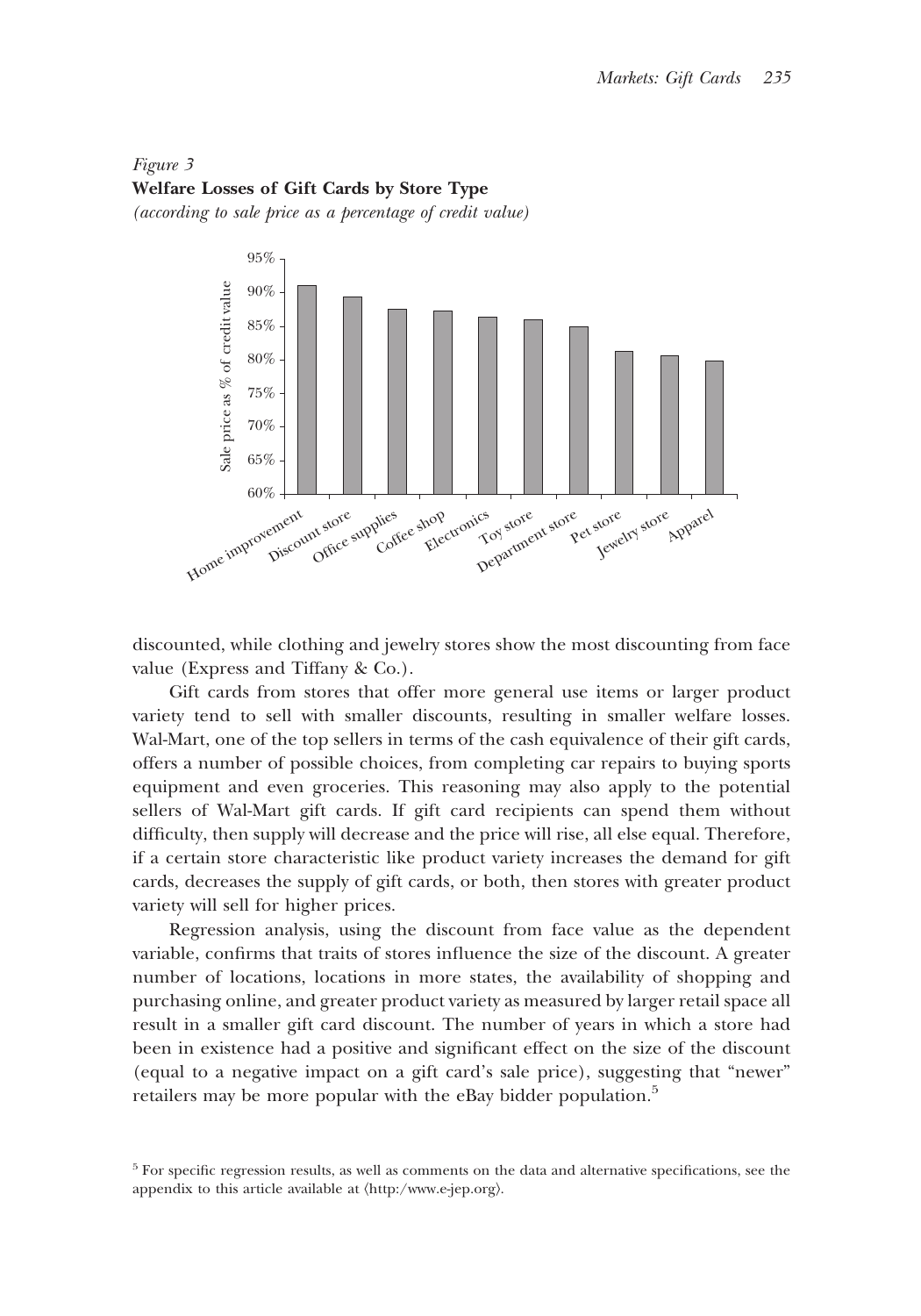#### **The Size of Gift Cards**

Giving a smaller amount in the form of a gift card is less likely to create a welfare loss. If a consumer had budgeted \$20 for purchases at Store X and then received a gift card valued at \$20 for that store, then the income can simply be shifted to other goods and no welfare loss arises. If a gift-giver is already planning to spend a small amount on someone, then a gift card or cash gift would likely create the same impact on the recipient.

This insight suggests that larger-valued gift cards are more likely to create significant welfare losses. Conversely, smaller-valued gift cards would then be less likely to be sold and the secondary market should be characterized by a disproportionate number of higher valued gift cards. Since eBay fees are proportional to the value of the item, selling costs should have a consistent effect on the selling decision across all values of gift cards and should not disproportionately affect smaller valued gift cards. However, there is also a fixed cost of time incurred by sellers that may affect the decision of whether to sell a gift card.

These data support the hypothesis that smaller-valued gift cards are less disruptive to a consumer's consumption preferences, creating little or no welfare loss. Figure 4 displays the distribution of gift card values over the sample. A ValueLink (2003) survey found the average amount spent per gift card purchase to be \$48 for men and \$37 for women, making the average gift card purchased in the United States roughly \$42. The average gift card sold on eBay has a face value of \$192. Gift cards valued up to and including \$20 account for just 6.5 percent of the sample, while cards valued up to \$40 account for only 17.1 percent of the auctioned gift cards. Smaller valued gift cards are less likely to be sold on eBay, supporting the hypothesis that smaller-valued gift cards are less likely to create welfare losses.

## **Conclusion**

Gift cards are booming in popularity. However, gift cards lack the sentimental value of a physical present and have similar properties of cash gifts, such as revealing the total amount spent. Moreover, gift cards can produce welfare losses between the giver and the recipient. This loss in the transfer from giver to recipient is estimated at 15 percent of the original amount spent, increasing to 20 percent when the eBay seller transaction costs are included. If the projected \$80 billion is indeed spent on gift cards in 2007, then a welfare loss of 20 percent would be equal to \$16 billion. Of course, the sample is censured, because it only consists of sellers willing to part with their gift cards. Also, the existence of a secondary market for gift cards likely reduces the size of the welfare loss by providing an opportunity for recipients to exchange cards for cash, an opportunity which has long existed for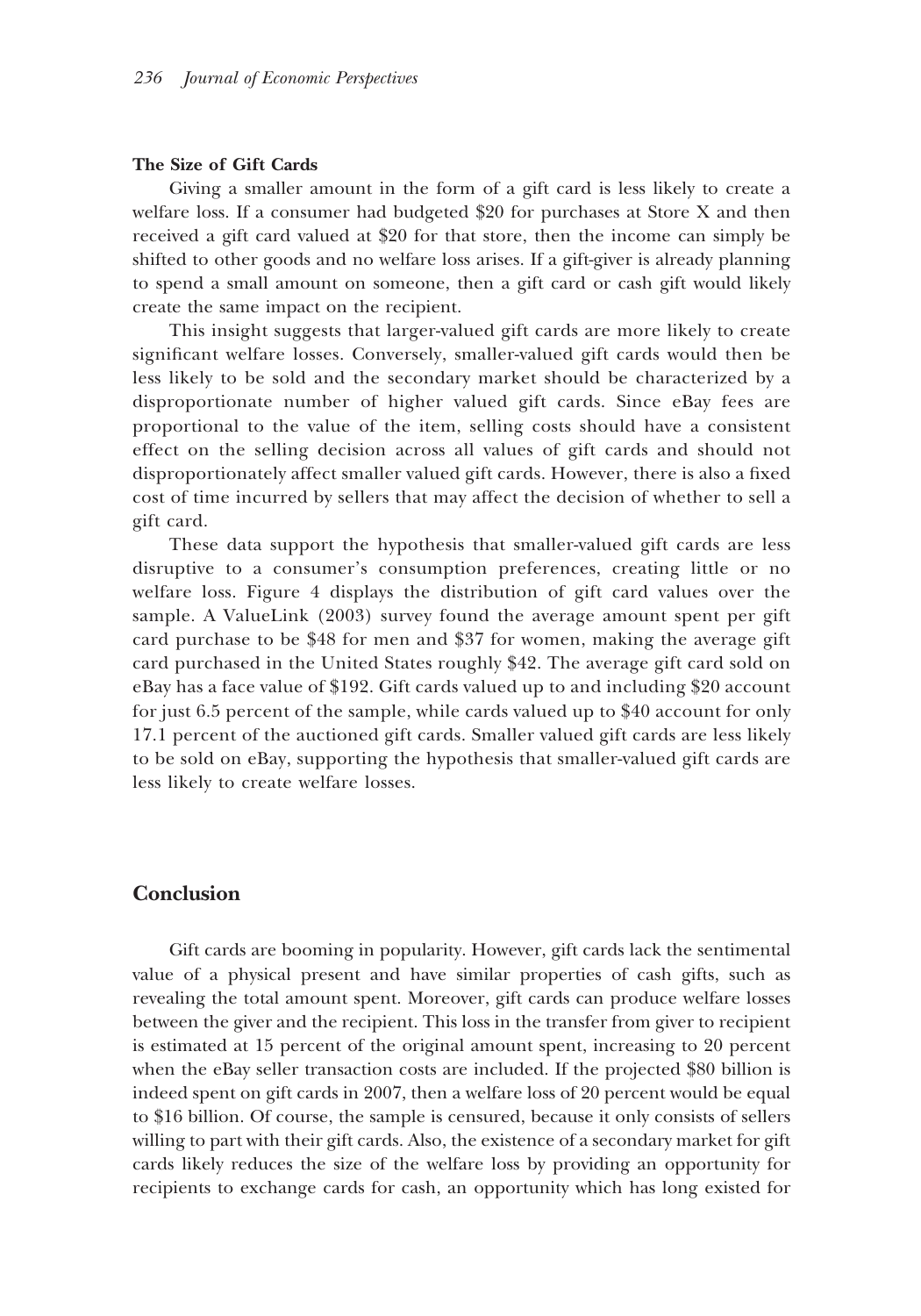

## *Figure 4* **Distribution of Gift Card Values**

physical goods received as presents. If Waldfogel's (1993) estimation of the welfare loss from physical gifts at 10–30 percent is correct, then at an average welfare loss of 15–20 percent, gift cards have a welfare loss that is comparable—although perhaps not worse—than physical presents.

The evidence presented here suggests some advice for those considering a gift card. First, givers who are less aware of the recipient's preferences should rely more on gift cards from general-purpose stores that offer greater product variety like Target or Home Depot, since gift cards from these retailers are less likely to create welfare losses. Second, smaller-valued gift cards are less likely to produce welfare losses than higher-valued gift cards. Finally, for higher-valued gifts and when the gift-giver is imperfectly informed of the recipient's preferences, a cash gift will generally provide a larger increase in the recipient's utility than a gift card. Gift-givers planning on giving a gift card might want to bear in mind the possible benefit of a cash gift with a note to the recipient suggesting that the money could be spent at [insert name of store here]—to add the thought that counts.

■ *I would like to thank Jack Barron, Dan Kovenock, Tim Cason, Stephen Martin, David Offenberg, Colin Cameron, and James Konow for guidance. I also thank James Hines, Timothy Taylor, and Michael Waldman for comments. This research is based on one chapter of my Ph.D. dissertation, and I gratefully acknowledge the Purdue Research Foundation for their support.*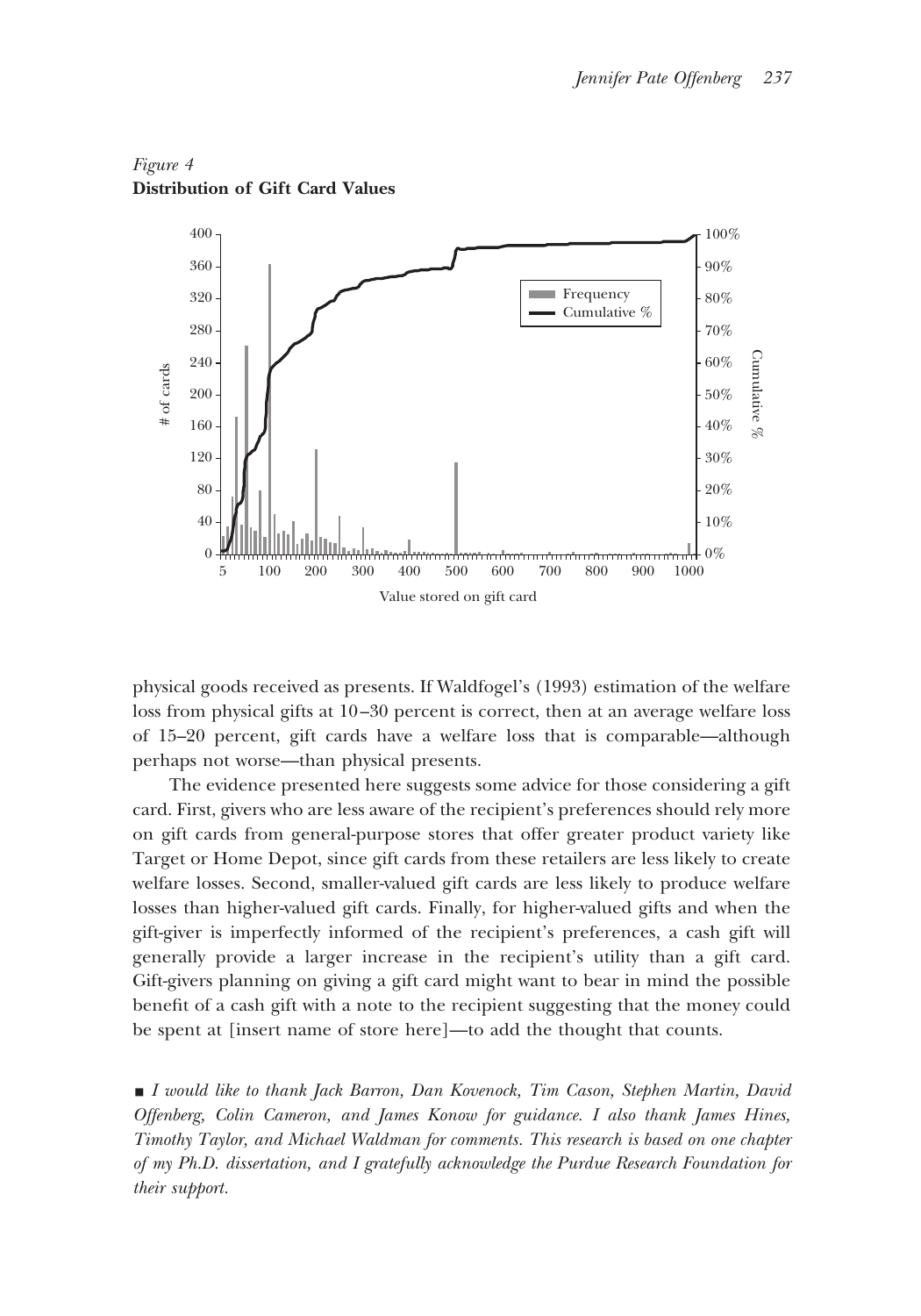#### **References**

**Bain and Co.** 2003. "U.S. Gift Pre-Paid Market Size by Sales in Dollars from 1997 through 2001 and Forecast for 2002." *Credit Card Management*, 15(12): 36.

**Berner, Robert.** 2005. "Gift Cards: No Gift to Investors." *Business Week Online,* March 3, 2005.

**Bolt, Kristen.** 2004. "Retail Notebook: Plastic Makes Perfect Gift This Holiday Season." *Seattle Post-Intelligencer,* November 13, 2004.

**Deloitte and Touche.** 2004. "Holiday Shopping: It's in the Cards." Deloitte Consumer Holiday Survey Findings. http://www.prnewswire. com/cgi-bin/stories.pl?ACCT=109&STORY=/ www/story/11-09-2004/0002399718&EDATE=.

**Home Depot.** 2005. *Annual Report 2005.* http://ir.homedepot.com/reports.cfm.

**List, John, and Jason Shogren.** 1998. "The Deadweight Loss of Christmas: Comment." *American Economic Review*. 88(5): 1350–5.

**Maranjian, Selena.** 2004. "Careful With Those Gift Cards!" The Motley Fool. November 29, 2004. http://www.fool.com/News/mft/2004/ mft04112902.htm.

**McNeil, John.** 1998. "Changes in Median Household Income: 1969–1996." U.S. Department of Commerce, Current Population Report, Special Studies P93-126.

**Montgomery County Division of Consumer Affairs.** 2005. "Gift Cards 2005: Many Good Retail Cards. Any Good Bank Cards?" http:// www.montgomerycountymd.gov/content/ocp/ consumer/gift\_cards\_report\_2005.pdf.

**National Retail Federation.** 2005. "Gift Card Sales to Surge Again this Holiday as Popularity Increases." National Retail Federation News Release. http://www.nrf.com/content/default.asp?  $folder = press/release 2005 \& file = gift cards1105.$ htm&bhcp=1.

**Offenberg, Jennifer P.** 2005. "Welfare Implications of Gift Cards and the New Market for Store Credit: Theory and Evidence from Internet Auctions." http://myweb.lmu.edu/joffenberg/ research.html.

**Offenberg, Jennifer P.** 2006. "Seller Reputation as a Determinate of Sale Price in Online Auctions: Theory and Evidence from Gift Card Sales." http://myweb.lmu.edu/joffenberg/research. html.

**Prendergast, Canice, and Lars Stole.** 2001. "The Non-Monetary Nature of Gifts." *European Economic Review,* 45(10): 1793–1810.

**TowerGroup.** 2005. "U.S. Gift Card Market to See Rapid Sales Growth through 2007." Tower-Group Press Release. http://old.towergroup.com/ Public/presscenter/pressreleases/040604.htm.

**ValueLink Survey.** 2003. "Twice as Many Americans Purchased Gift Cards in 2003 vs. 2004." ValueLink Press Archive. http://www. valuelink.info/news/2003PressArchive.htm.

**ValueLink Survey.** 2004. "U.S. Annual Survey Percentages of Gift Card Spending in Six Consumer Behavior and Spending Categories." *Credit Card Management*, 17(8): 10.

**Waldfogel, Joel.** 1993. "The Deadweight Loss of Christmas." *American Economic Review,* 83(5): 1328–36.

**Webley, Paul, S. Lea, and R. Portalska.** 1983. "The Unacceptability of Money as a Gift." *Journal of Economic Psychology*, 4(3): 223–38.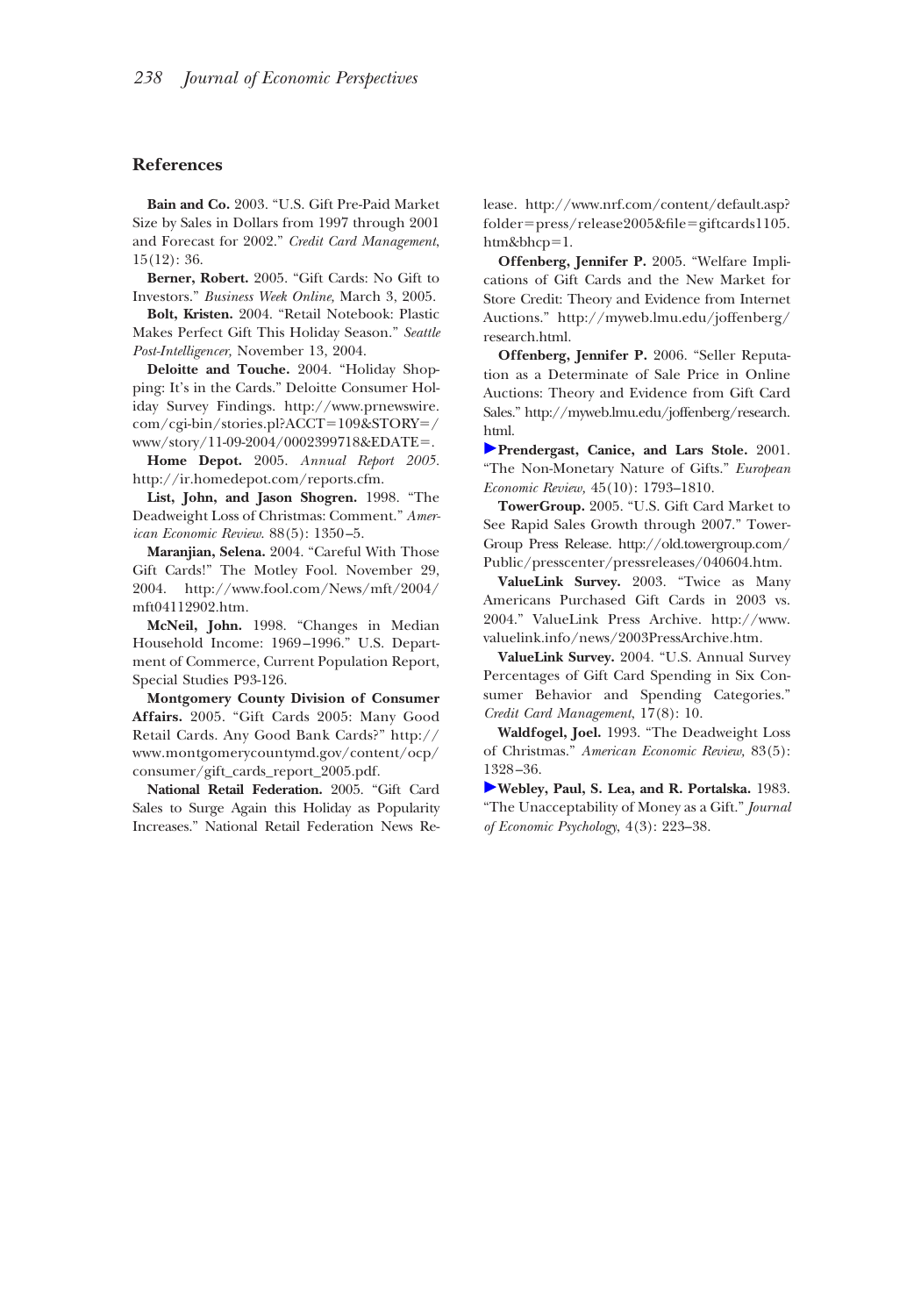## **Appendix**

#### **Regression Evidence on Gift Card Discounts and Store Traits**

To test how certain store characteristics affect the magnitude of a store's gift card discount, a regression was estimated with the dependent variable taking the value of  $ln(Face value) - ln(Sale price)$ . In this case, the "Sale price" is calculated as the winning bid plus the cost of shipping (if applicable). Data regarding different store characteristics were collected to examine which factors may be responsible for the variance across store gift cards, and the size of their effect. The explanatory variables include the number of locations of each store and the number of states, to test for national brand awareness. Stores with more locations and/or in more states should be better known across potential bidders, which should increase demand. The average number of acres per store is included as a proxy for product variety, under the assumption that stores occupying more retail space offer greater product variety. To test for generational brand awareness, the age of the company entered the equation. Finally, to measure the effect of convenience, a dummy variable representing the availability of online sales is also included in the analysis.

Regression coefficient estimates for each of these variables, appearing in Appendix Table 2, indicate that all but one of the above characteristics have a negative and significant impact on the size of a gift card's discount.

Although not a focus of this article, information regarding other auction characteristics like the seller's reputation or feedback score and payment restrictions were collected and controlled for in the analysis. For descriptive statistics and an in-depth analysis of how these different auction characteristics affect sale price, see Offenberg (2006).

An alternate test was conducted with the dependent variable ln(Sale price) regressed on ln(Face value), along with the other variables. The coefficient for ln(Face value) was not significantly different from 1 ( $p$ -value = 0.265). The  $R^2$  term for that regression was 0.99, and the values of the auction coefficients simply change sign, while their level of significance remains the same.